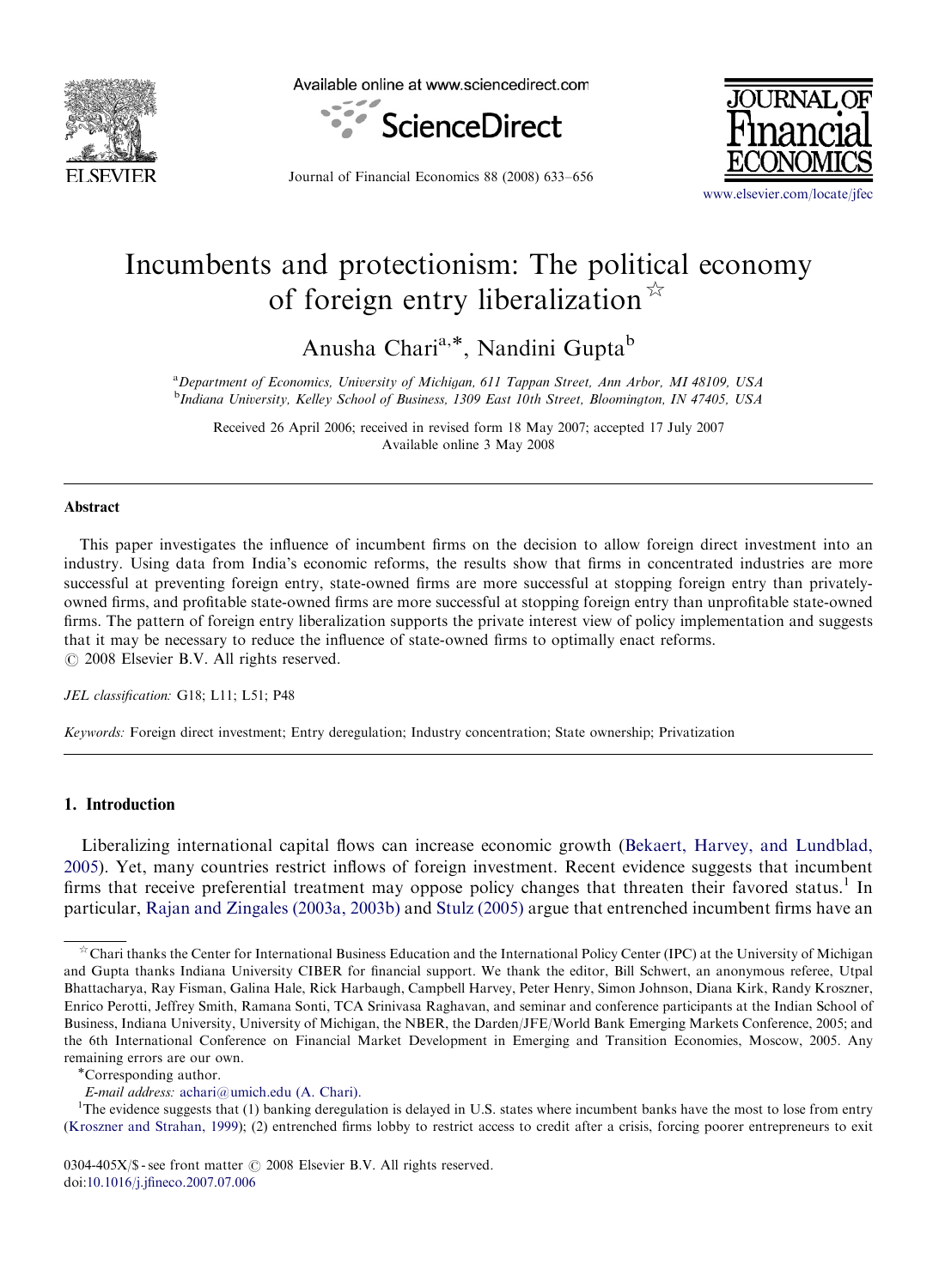incentive to oppose the liberalization of international capital flows if liberalization limits their ability to extract monopoly rents. This paper investigates incumbent firm influence on the decision to liberalize foreign direct investment.

Specifically, we examine the Indian government's decision to selectively reduce foreign direct investment barriers in a subset of industries after a balance-of-payments crisis in 1991. The corporate sector in India is characterized by the concentrated control of assets by state- and family-owned firms, much like in the rest of the world [\(La Porta, Lopez de Silanes, Shleifer, and Vishny, 1999\)](#page--1-0). We adopt a political economy approach to ask the following questions: Did incumbent firms influence the government's decision to liberalize foreign direct investment in some industries and not others? If so, which incumbent firms had the most to lose from foreign entry and the ability to oppose it?

To investigate these issues, we use a rich firm-level data set that provides detailed balance sheet and ownership information for more than 2,100 firms that account for over 70% of India's industrial output. The data are classified into state-owned, group-owned, and privately owned firms. We investigate whether preliberalization characteristics such as industry structure and the ownership of incumbent firms can explain the government's decision to selectively open some industries to foreign entry.

The private interest and public interest views of policymaking suggest possible explanations for the government's decision to liberalize some industries and not others. The private interest view characterizes the policy process as one in which special interest groups lobby the government to influence policy decisions in their favor, which may result in non-welfare-maximizing outcomes [\(Olson, 1965](#page--1-0); [Peltzman, 1976;](#page--1-0) [Becker,](#page--1-0) [1983](#page--1-0)). The public interest view assumes that governments enact welfare-maximizing policy changes to achieve socially efficient outcomes and correct market failures, without regard for private interests [\(Joskow and Noll,](#page--1-0) [1981](#page--1-0)).

Using data on industry structure and firm characteristics, we investigate whether the government randomly liberalized industries, or whether the private or the public interest views better explain the pattern of liberalization. For instance, the private interest view holds that the probability of foreign entry liberalization will be inversely related to industry concentration. Incumbent firms in these industries have a greater ability to lobby the government and prevent policy changes, such as foreign entry, that could adversely affect them ([Olson, 1965](#page--1-0); [Stigler, 1971](#page--1-0); [Peltzman, 1976](#page--1-0)). Further, incumbent firms in profitable concentrated industries have a greater incentive to prevent entry in order to protect their monopoly profits ([Stigler, 1971](#page--1-0)). In contrast, from a public interest perspective the government would liberalize entry to reduce deadweight losses in concentrated industries that earn monopoly profits [\(Pigou, 1938](#page--1-0)).

The government also may be more receptive to the interests of particular incumbents, such as state-owned firms that occupy a prominent position in many economies around the world ([Megginson, 2005](#page--1-0)). Indian stateowned firms account for over 40% of the total capital stock in the economy ([Gupta, 2005\)](#page--1-0). Politicians obtain private benefits from state-owned firms, such as the ability to hire surplus workers [\(Shleifer and Vishny, 1994](#page--1-0)). Moreover, the earnings of state-owned firms directly accrue to the government. Therefore, policy makers may have an incentive to protect industries with large or profitable state-owned firms from competition.

Our main results are as follows. First, consistent with the private interest view, the likelihood of foreign entry liberalization in an industry is inversely related to its concentration. On average, the probability of liberalization decreases by 27% for a one-standard deviation increase in the Herfindahl index from its sample mean of 0.45.<sup>2</sup> Second, consistent with the hypothesis that firms in concentrated industries have an incentive to protect their monopoly profits, the likelihood of foreign entry liberalization is significantly lower for profitable, concentrated industries. Third, regional variation in firm location reveals a negative and significant relationship between geographic concentration and the likelihood of foreign entry liberalization.

Fourth, the results show that industries with a sizable state-owned firm presence are significantly less likely to be liberalized. Whereas industries with state-owned monopolies face a 14% chance of being liberalized,

<sup>(</sup>footnote continued)

<sup>(</sup>[Feijen and Perotti, 2005](#page--1-0)); and (3) post-1500, Western European countries with monarchies opposed free entry in profitable industries ([Acemoglu, Johnson, and Robinson, 2005\)](#page--1-0). <sup>2</sup>

 $T$ The Herfindahl index is an indicator of the degree of competition among firms in an industry. It is defined as the sum of the squares of the market shares of each firm in an industry. The value of the Herfindahl index can range from zero in perfectly competitive industries to one in single-producer monopolies.